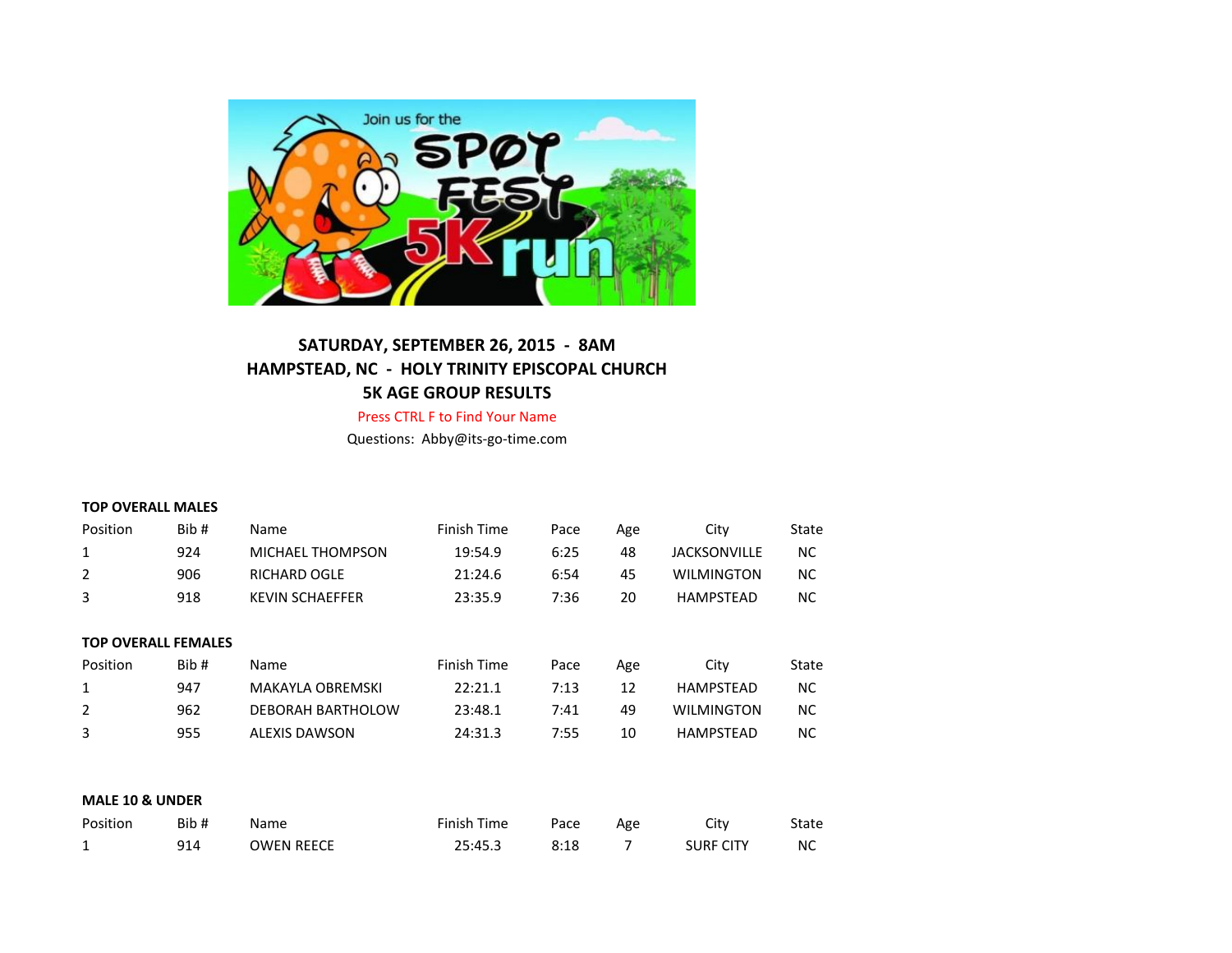| <b>MALE 11 - 14</b> |  |  |
|---------------------|--|--|
|---------------------|--|--|

| Position            | Bib# | Name                    | <b>Finish Time</b> | Pace  | Age | City              | <b>State</b> |
|---------------------|------|-------------------------|--------------------|-------|-----|-------------------|--------------|
| $\mathbf{1}$        | 916  | <b>HAYDEN ROGERSON</b>  | 23:40.4            | 7:38  | 12  | <b>WILMINGTON</b> | NC           |
| $\overline{2}$      | 950  | <b>JAKE MACKLEER</b>    | 25:52.2            | 8:21  | 11  | <b>HAMPSTEAD</b>  | <b>NC</b>    |
| 3                   | 903  | <b>BROCK MORTON</b>     | 25:56.3            | 8:22  | 12  | <b>HAMPSTEAD</b>  | <b>NC</b>    |
| 4                   | 889  | <b>GRAYSON FRAZEE</b>   | 29:43.6            | 9:35  | 12  | <b>HAMPSTEAD</b>  | <b>NC</b>    |
|                     |      |                         |                    |       |     |                   |              |
| <b>MALE 15 - 19</b> |      |                         |                    |       |     |                   |              |
| Position            | Bib# | Name                    | Finish Time        | Pace  | Age | City              | State        |
| $\mathbf{1}$        | 949  | PATRICK BRAMLETT        | 32:01.3            | 10:20 | 19  | <b>HAMPSTEAD</b>  | NC           |
|                     |      |                         |                    |       |     |                   |              |
| <b>MALE 20 - 29</b> |      |                         |                    |       |     |                   |              |
| Position            | Bib# | Name                    | Finish Time        | Pace  | Age | City              | State        |
| $\mathbf{1}$        | 941  | <b>DUSTIN TINDALL</b>   | 32:42.5            | 10:33 | 26  | <b>WILMINGTON</b> | <b>NC</b>    |
|                     |      |                         |                    |       |     |                   |              |
| MALE 30 - 39        |      |                         |                    |       |     |                   |              |
| Position            | Bib# | Name                    | Finish Time        | Pace  | Age | City              | State        |
| $\mathbf{1}$        | 954  | <b>KEITH DAWSON</b>     | 24:31.0            | 7:55  | 32  | <b>HAMPSTEAD</b>  | <b>NC</b>    |
| $\overline{2}$      | 413  | <b>GEORGE AUBIN</b>     | 24:45.2            | 7:59  | 30  | <b>HAMPSTEAD</b>  | <b>NC</b>    |
| 3                   | 470  | <b>KENNY BACHEK</b>     | 24:55.9            | 8:02  | 30  | <b>WILMINGTON</b> | <b>NC</b>    |
| 4                   | 908  | MISAEL OTERO            | 25:13.9            | 8:08  | 36  | <b>WILMINGTON</b> | <b>NC</b>    |
| 5                   | 915  | <b>MARK RIUTORT</b>     | 25:40.7            | 8:17  | 35  | <b>WILMINGTON</b> | <b>NC</b>    |
| 6                   | 930  | Seth Landesman          | 28:28.6            | 9:11  | 37  | <b>HAMPSTEAD</b>  | <b>NC</b>    |
| 7                   | 890  | <b>GREG HILGERT</b>     | 31:16.8            | 10:05 | 38  | <b>WILMINGTON</b> | NC           |
| 8                   | 902  | <b>JASON MINNICOZZI</b> | 33:16.8            | 10:44 | 32  | <b>WILMINGTON</b> | <b>NC</b>    |
|                     |      |                         |                    |       |     |                   |              |
| <b>MALE 40 - 49</b> |      |                         |                    |       |     |                   |              |
| Position            | Bib# | Name                    | Finish Time        | Pace  | Age | City              | State        |
|                     | 956  | <b>ERIC THIGPEN</b>     | 24:15.9            | 7:49  | 48  | <b>HAMPSTEAD</b>  | NC.          |
| 1                   |      |                         |                    |       |     |                   |              |
| $\overline{2}$      | 951  | <b>JOHN MACKLEER</b>    | 25:53.3            | 8:21  | 40  | <b>HAMPSTEAD</b>  | <b>NC</b>    |

**MALE 50 - 59**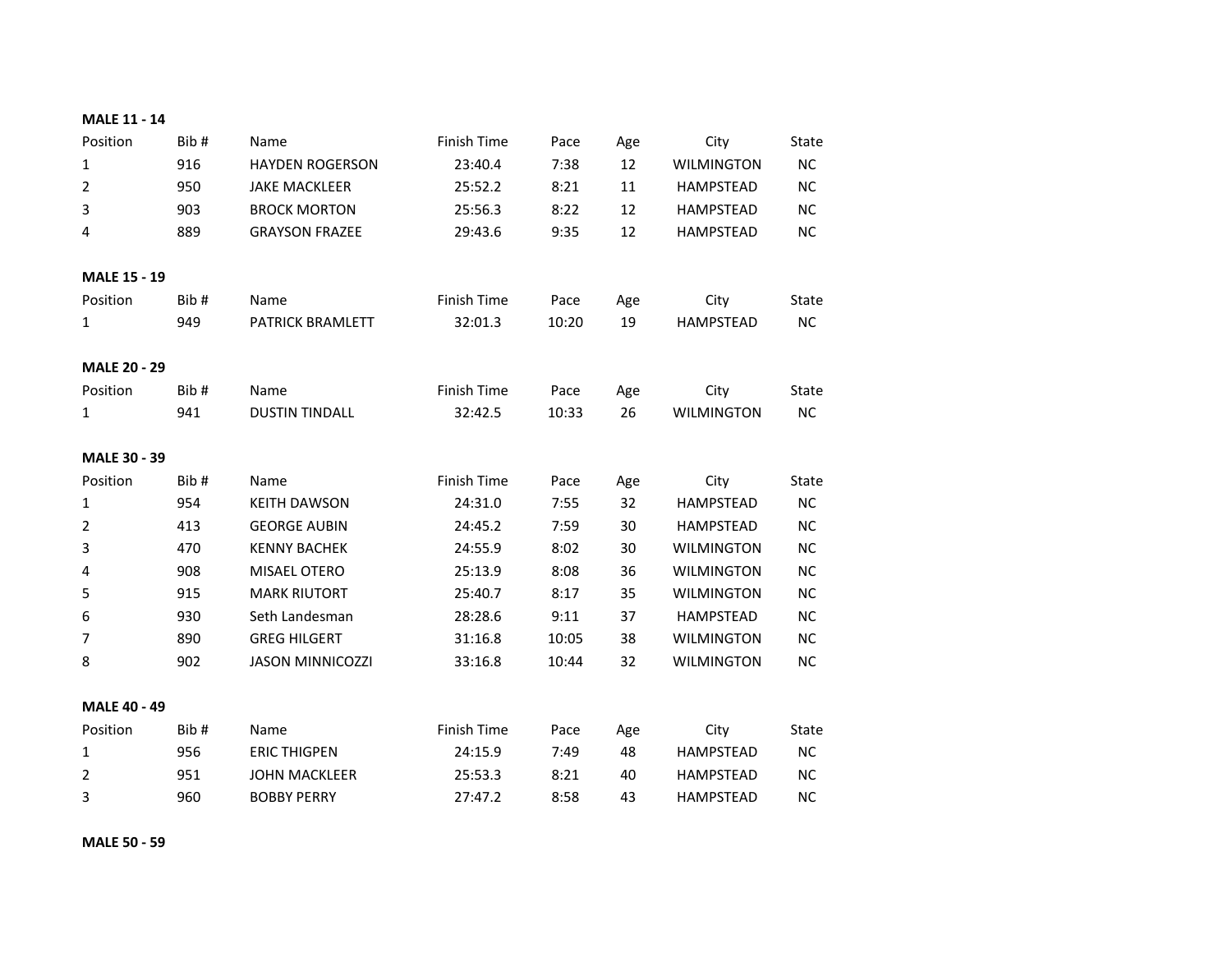| Position                     | Bib# | Name                      | <b>Finish Time</b> | Pace  |     | City              | State     |
|------------------------------|------|---------------------------|--------------------|-------|-----|-------------------|-----------|
|                              |      |                           |                    |       | Age |                   |           |
| 1                            | 913  | <b>GILBERT REECE</b>      | 25:46.6            | 8:19  | 50  | <b>SURF CITY</b>  | NC        |
| $\overline{2}$               | 927  | <b>CHRIS WIRSZYLA</b>     | 33:22.3            | 10:46 | 54  | WILMINGTON        | NC        |
| 3                            | 929  | RANDELL WOODRUFF          | 37:39.3            | 12:09 | 57  | <b>SURF CITY</b>  | <b>NC</b> |
|                              |      |                           |                    |       |     |                   |           |
| <b>MALE 60+</b>              |      |                           |                    |       |     |                   |           |
| Position                     | Bib# | Name                      | <b>Finish Time</b> | Pace  | Age | City              | State     |
| 1                            | 938  | <b>SEVEK MARTY</b>        | 35:34.4            | 11:28 | 74  | <b>HAMPSTEAD</b>  | <b>NC</b> |
| 2                            | 884  | ROBERT DOLEMAN            | 55:56.6            | 18:03 | 79  | <b>WILMINGTON</b> | <b>NC</b> |
|                              |      |                           |                    |       |     |                   |           |
|                              |      |                           |                    |       |     |                   |           |
| <b>FEMALE 10 &amp; UNDER</b> |      |                           |                    |       |     |                   |           |
| Position                     | Bib# | Name                      | <b>Finish Time</b> | Pace  | Age | City              | State     |
| 1                            | 959  | <b>GRACE BAER</b>         | 34:48.6            | 11:14 | 10  | <b>HAMPSTEAD</b>  | NC        |
| <b>FEMALE 15 - 19</b>        |      |                           |                    |       |     |                   |           |
| Position                     | Bib# | Name                      | <b>Finish Time</b> | Pace  | Age | City              | State     |
| 1                            | 953  | <b>LEXI RIUTORT</b>       | 37:31.9            | 12:06 | 15  | <b>HAMPSTEAD</b>  | NC.       |
|                              |      |                           |                    |       |     |                   |           |
| <b>FEMALE 20 - 29</b>        |      |                           |                    |       |     |                   |           |
| Position                     | Bib# | Name                      | <b>Finish Time</b> | Pace  | Age | City              | State     |
| 1                            | 952  | <b>BREANNA FLEEGLE</b>    | 25:49.5            | 8:20  | 27  | <b>HAMPSTEAD</b>  | <b>NC</b> |
| $\overline{2}$               | 957  | <b>CORINNE CONTO</b>      | 26:52.9            | 8:40  | 23  | <b>SURF CITY</b>  | <b>NC</b> |
| 3                            | 476  | <b>NATALYN BACHEK</b>     | 28:12.0            | 9:06  | 28  | <b>WILMINGTON</b> | NC        |
| 4                            | 887  | <b>VERONICA ENNIS</b>     | 30:06.6            | 9:43  | 29  | <b>WILMINGTON</b> | NC        |
| 5                            | 926  | ANDREA VERMILYCA          | 30:53.8            | 9:58  | 28  | <b>WILMINGTON</b> | NC        |
| 6                            | 489  | <b>CLAIRE CAROPRESO</b>   | 32:42.5            | 10:33 | 27  | <b>WILMINGTON</b> | <b>NC</b> |
| $\overline{7}$               | 919  | <b>CHRISTIN SIGMON</b>    | 32:46.6            | 10:34 | 24  | CLAREMONT         | <b>NC</b> |
| 8                            | 922  | AMANDA THOMASON           | 35:57.2            | 11:36 | 24  | <b>HAMPSTEAD</b>  | NС        |
| 9                            | 895  | <b>MEGAN LEE</b>          | 37:45.2            | 12:11 | 24  | <b>WILMINGTON</b> | <b>NC</b> |
| 10                           | 940  | <b>CHELSEA BUFFINGTON</b> | 39:08.8            | 12:37 | 24  | <b>WILMINGTON</b> | <b>NC</b> |
| 11                           | 942  | <b>LINDSEY NELSON</b>     | 39:27.8            | 12:44 | 24  | <b>WILMINGTON</b> | <b>NC</b> |
| 12                           | 944  | SAMANTHA DANIEL           | 48:25.6            | 15:37 | 25  | <b>WILMINGTON</b> | NC.       |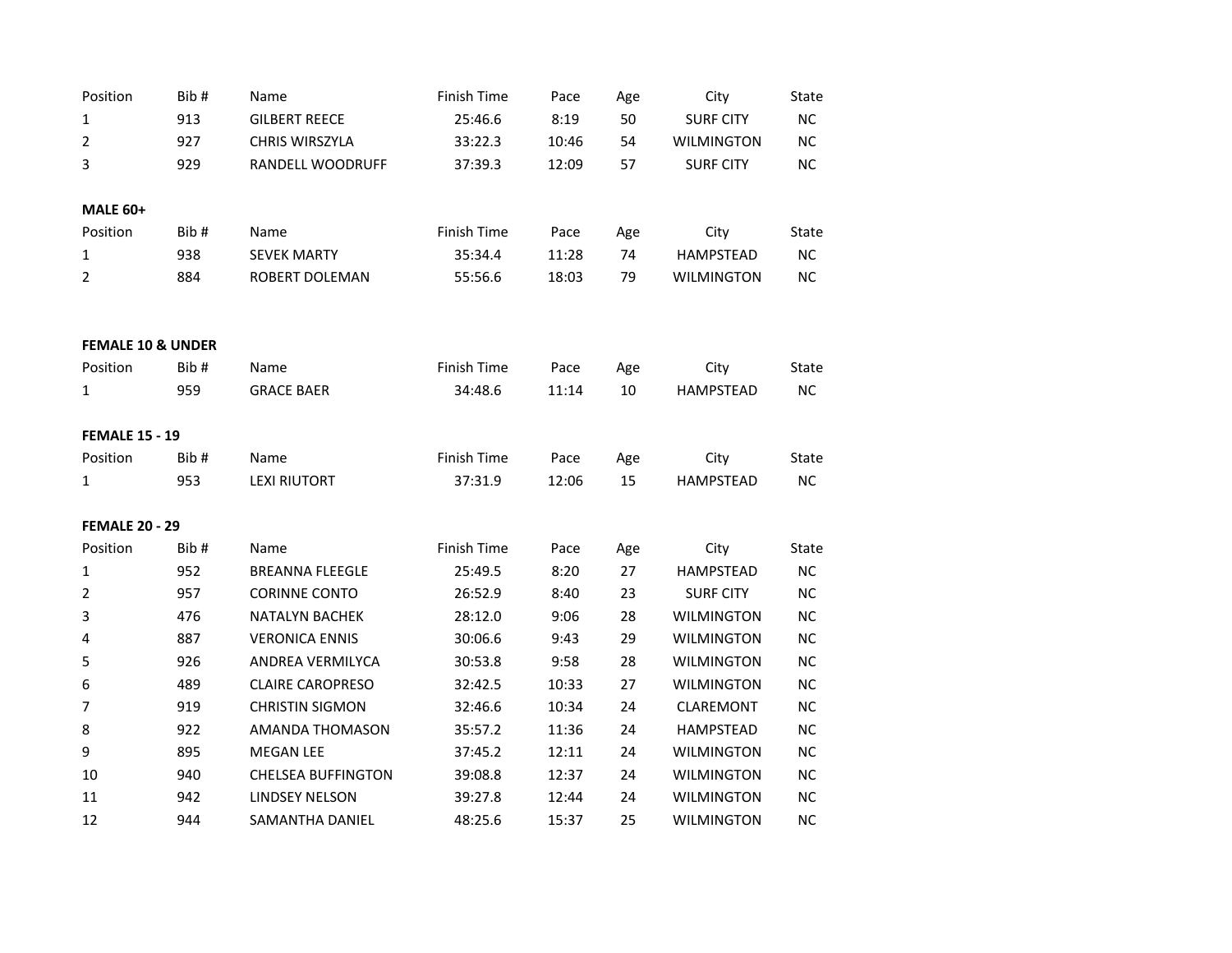## **FEMALE 30 - 39**

| Position              | Bib# | Name                     | Finish Time | Pace  | Age | City               | State     |
|-----------------------|------|--------------------------|-------------|-------|-----|--------------------|-----------|
| $\mathbf{1}$          | 896  | <b>MARY LESSARD</b>      | 27:36.6     | 8:54  | 39  | <b>HAMPSTEAD</b>   | NC.       |
| $\overline{2}$        | 937  | <b>MAGDALEMA BOHK</b>    | 27:52.6     | 8:59  | 32  | <b>ROCKY POINT</b> | NC.       |
| 3                     | 302  | AIMEE ALLABAUGH          | 29:11.0     | 9:25  | 30  | <b>HAMPSTEAD</b>   | NC.       |
| 4                     | 909  | <b>ANNE PARHAM</b>       | 29:51.6     | 9:38  | 35  | <b>HAMPSTEAD</b>   | NC.       |
| 5                     | 948  | <b>JULIA FOREHAND</b>    | 29:58.8     | 9:40  | 35  | <b>HAMPSTEAD</b>   | NC.       |
| 6                     | 892  | <b>LEANN KAEDING</b>     | 30:18.7     | 9:46  | 38  | <b>LMLAY CITY</b>  | MI        |
| 7                     | 886  | <b>RACHEL EMERY</b>      | 30:42.8     | 9:54  | 30  | <b>WILMINGTON</b>  | NC.       |
| 8                     | 925  | <b>CRYSTAL TREADWAY</b>  | 31:14.8     | 10:05 | 38  | <b>WILMINGTON</b>  | NC.       |
| 9                     | 468  | <b>STEPHANIE AUBIN</b>   | 32:58.5     | 10:38 | 32  | <b>HAMPSTEAD</b>   | NC.       |
| 10                    | 893  | <b>KATHI KNOUSE</b>      | 33:03.8     | 10:40 | 33  | <b>HAMPSTEAD</b>   | NC.       |
| 11                    | 888  | <b>TORI EVANS</b>        | 33:20.3     | 10:45 | 37  | <b>HAMPSTEAD</b>   | <b>NC</b> |
| 12                    | 958  | <b>LINDSAY BAER</b>      | 34:48.9     | 11:14 | 37  | <b>HAMPSTEAD</b>   | NC.       |
| 13                    | 907  | <b>TIFFANE O'NEIL</b>    | 36:03.6     | 11:38 | 34  | <b>HAMPSTEAD</b>   | NC.       |
| 14                    | 931  | Erin Nolan               | 36:04.6     | 11:38 | 33  | <b>HAMPSTEAD</b>   | NC.       |
| 15                    | 491  | <b>SASHA CURRY</b>       | 36:45.7     | 11:51 | 35  | <b>WILMINGTON</b>  | NC.       |
| 16                    | 928  | <b>ANNIE WOODRUFF</b>    | 37:20.3     | 12:03 | 32  | <b>SURF CITY</b>   | NC.       |
| 17                    | 943  | <b>MARILEA DEBAER</b>    | 39:51.2     | 12:51 | 30  | <b>WILMINGTON</b>  | NC.       |
| 18                    | 939  | <b>JAMIE PIRKLE</b>      | 44:37.2     | 14:24 | 32  | <b>WILMINGTON</b>  | NC.       |
| 19                    | 945  | <b>CRISTEN ROGGEMANN</b> | 48:26.0     | 15:37 | 31  | <b>WILMINGTON</b>  | NC.       |
| 20                    | 882  | <b>ERICA DERR</b>        | 48:49.6     | 15:45 | 33  | <b>WILMINGTON</b>  | <b>NC</b> |
| <b>FEMALE 40 - 49</b> |      |                          |             |       |     |                    |           |
| Position              | Bib# | Name                     | Finish Time | Pace  | Age | City               | State     |
| 1                     | 899  | <b>NICOLE MAREADY</b>    | 25:17.3     | 8:09  | 40  | <b>HAMPSTEAD</b>   | <b>NC</b> |
| $\overline{2}$        | 900  | <b>MARIA MCINTYRE</b>    | 26:30.7     | 8:33  | 47  | <b>WILMINGTON</b>  | NC.       |
| 3                     | 946  | <b>BONNIE MOORE</b>      | 29:51.2     | 9:38  | 41  | <b>HAMPSTEAD</b>   | NC.       |

|   | <b>JUU</b> | <b>IVIAINA IVIUIN LIINE</b> | 20.JU. <i>I</i> | ر ر.ن | 47 | <u>VVILIVIIIVU I UIV</u> | 14 U      |
|---|------------|-----------------------------|-----------------|-------|----|--------------------------|-----------|
| 3 | 946        | <b>BONNIE MOORE</b>         | 29:51.2         | 9:38  | 41 | <b>HAMPSTEAD</b>         | <b>NC</b> |
| 4 | 920        | <b>ANGIE SLIFE</b>          | 32:58.0         | 10:38 | 42 | <b>HAMPSTEAD</b>         | <b>NC</b> |
| 5 | 912        | <b>DONNA REECE</b>          | 33:52.0         | 10:55 | 47 | <b>SURF CITY</b>         | <b>NC</b> |
| 6 | 921        | <b>HEATHER TAYLOR</b>       | 35:38.8         | 11:30 | 43 | <b>JACKSONVILLE</b>      | <b>NC</b> |
| 7 | 923        | LEIGH THOMASON              | 35:57.2         | 11:36 | 46 | <b>HAMPSTEAD</b>         | <b>NC</b> |
| 8 | 885        | <b>DONNETT EMCH</b>         | 36:04.3         | 11:38 | 44 | <b>RICHLANDS</b>         | <b>NC</b> |
| 9 | 490        | <b>LEIGH CLARK</b>          | 39:08.9         | 12:37 | 45 | <b>CUMBERLAND</b>        | NC.       |